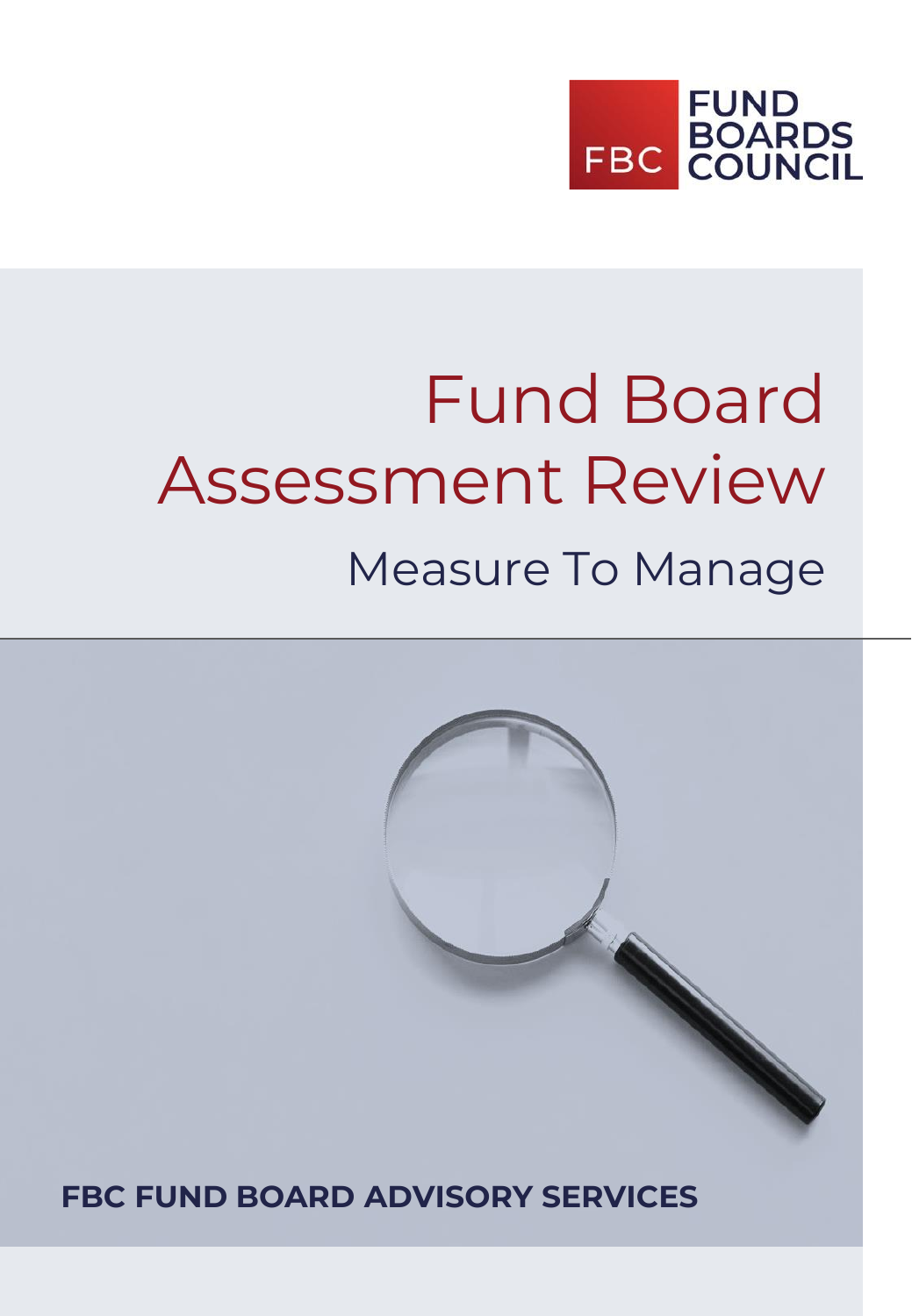# FUND BOARD **ASSESSMENT REVIEW**

Fund Boards Council provides a highly customisable Fund Board Assessment Review (BAR). BAR can be tailored to the specific requirements of individual fund board, including UK fund boards, crossborder corporate/ManCo and other investment governance boards.

A BAR has the overall aims of::



Assessing how effective the board is in discharging its duties and upholding high standards of governance



Supporting the board by providing an independent perspective on any governance challenges or opportunities





# **Fund Boards Council**

FBC is an expert led independent organisation wholly dedicated to supporting fund boards, and the teams crucial to their success, to improve governance, transparency and value on behalf of investors, in the UK and cross-border.

We provide a range of services, including exclusive member events, thought-leadership, research and tools, expert-led consulting, advisory and training services.

FBC's work focuses around three key themes for fund boards:

- 1. Product Governance and Distribution Oversight
- 2. Fund Board Effectiveness
- 3. Responsible Investing / ESG

For more information on FBC, the work we do, and our membership, please visit **https://fundboards.org**, or get in touch at **contact@fundboards.org**



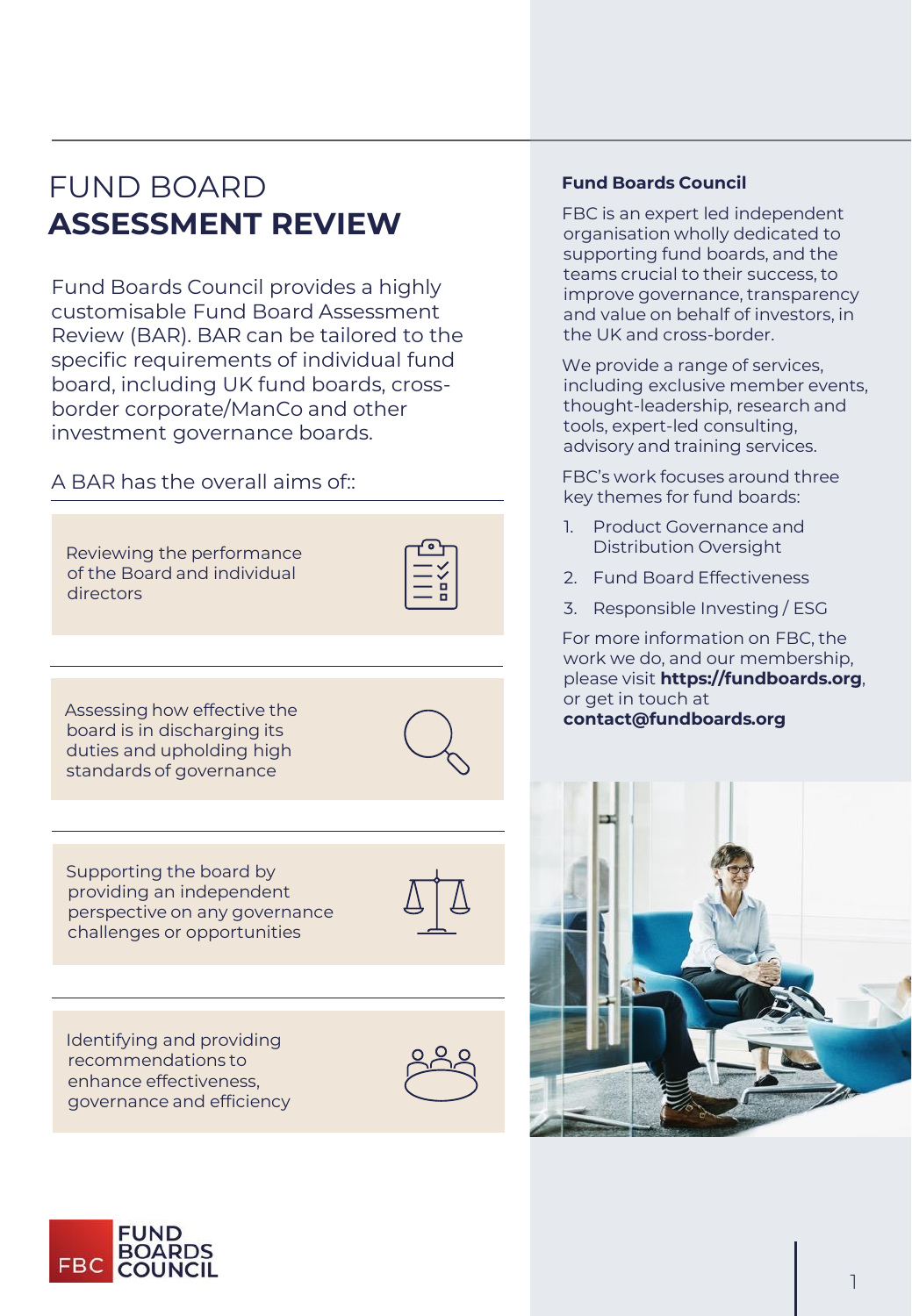The BAR is tailored to the specific requirements of each fund board. Typically it is made up of four components, and provides an in-depth review and analysis of the following:

## **Board Purpose and Structure**

- o Board Purpose
	- o Articulation
		- o Understanding within organisation
- o Board Structure
	- o Governance mapping
	- o Delegation and oversight
	- o Management Information/Data





#### **Board Culture and Dynamics**

- o Culture, Values, Behaviours
- o Tone, Openness
- o Participation
- o Role of the Chair, the iNEDs
- o Board Communication/Relationship management o With executives
	- o With governance committees (product, risk, etc)
	- o With corporate/ManCo board
- o Client focus

## **Board Composition and Directors' Skills Evaluation**

- o Skills audit benchmarking
- o Participation
- o Contribution
- o Communications
- o Inter-personnel skills





#### **Board Process**

Board Meetings – frequency, agenda Board Packs Effective ongoing board engagement

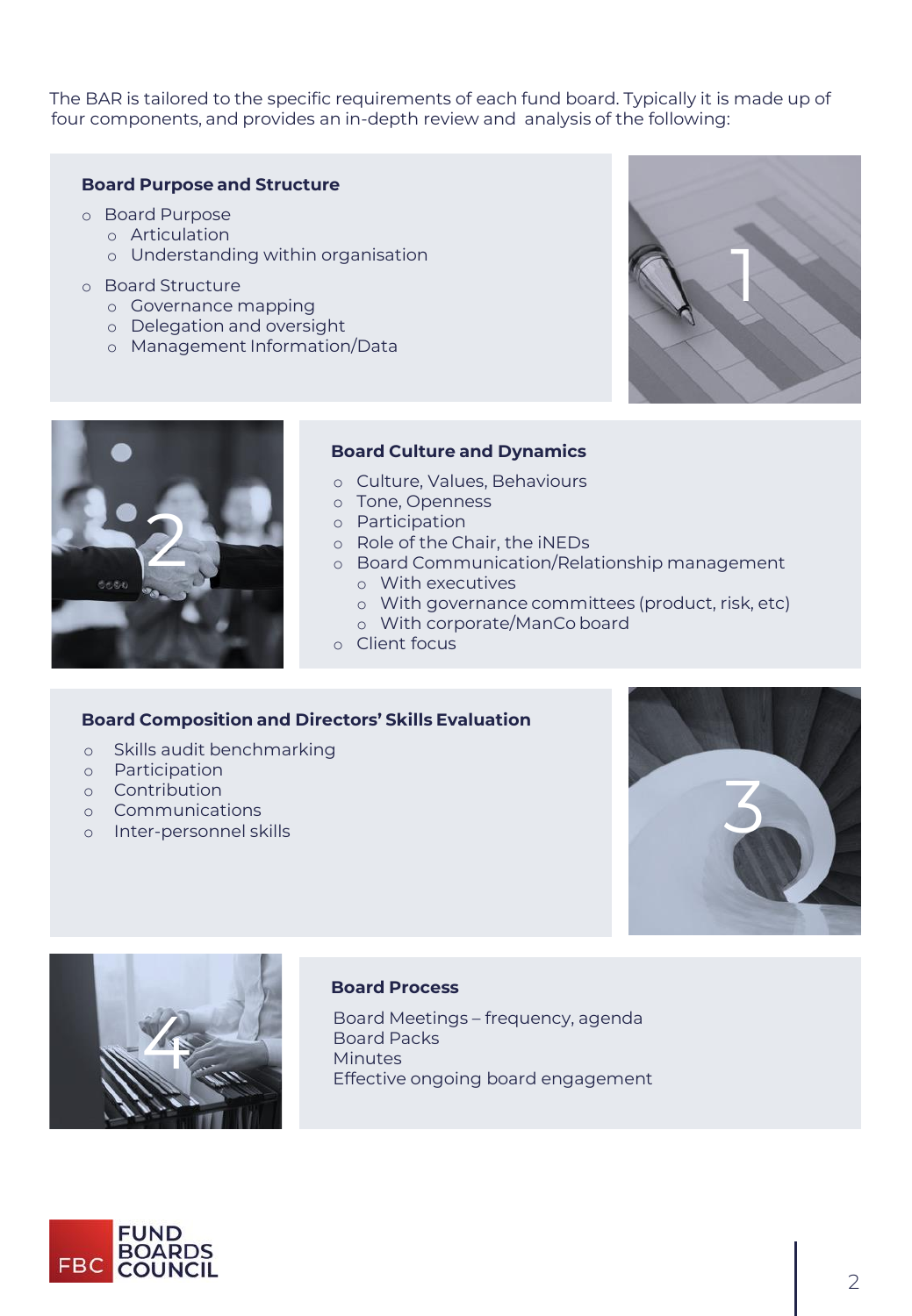# **Deliverables**

The evaluation process will culminate in a final written report on the basis of the assessment, with a detailed action plan, that will seek to provide independent recommendations to enhance board effectiveness, governance and efficiency.

Also available is a post-report presentation and discussion with the board chair, and other nominated executives.

# **Additional areas of support for fund boards**

Fund boards may consider combining a Board Assessment Review with bespoke support from FBC in the following areas:



For further information, guidance on which training is best for you and/or your board, or to book training, please get in contact with us at **contact@fundboards.org**.